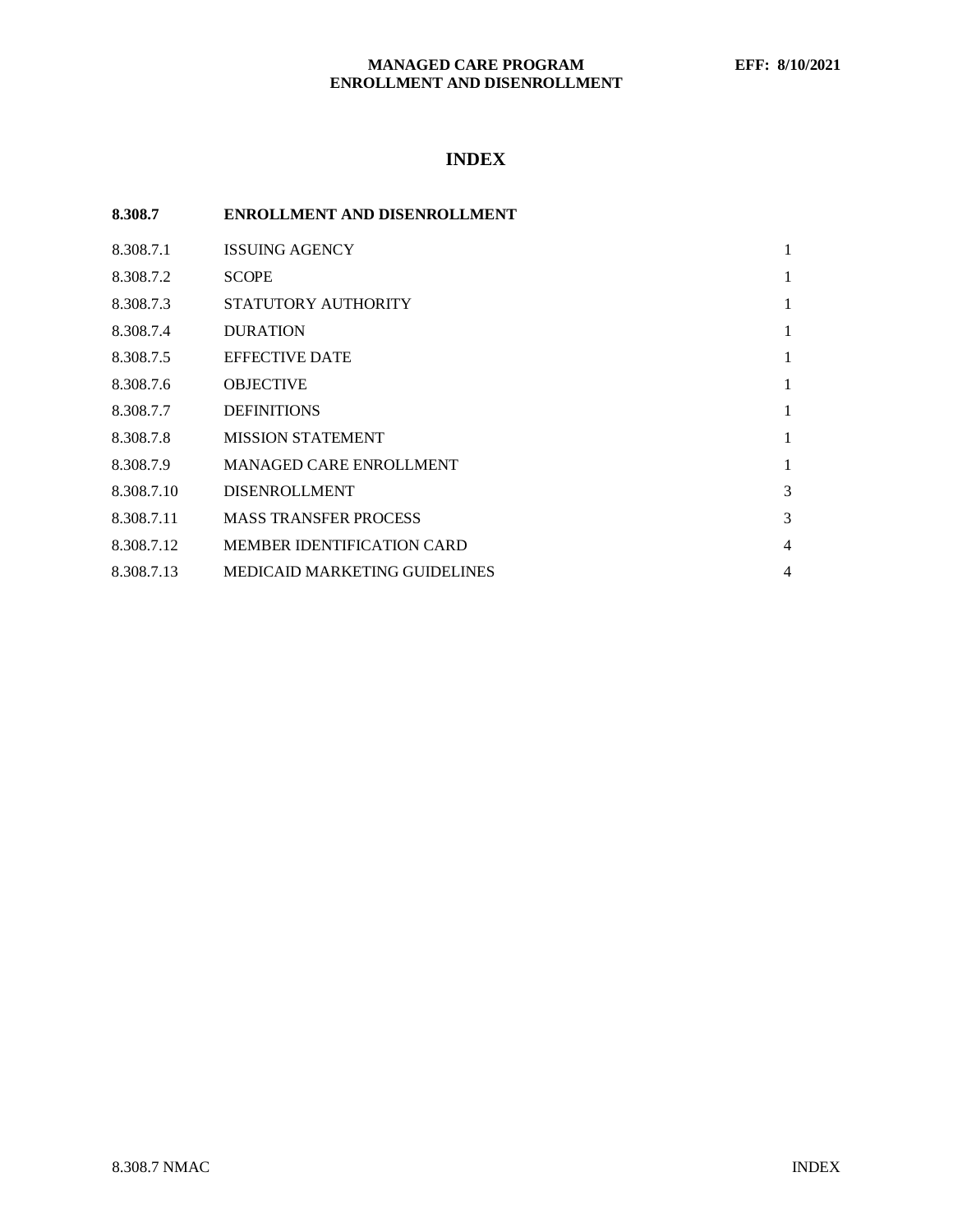# **TITLE 8 SOCIAL SERVICES CHAPTER 308 MANAGED CARE PROGRAM ENROLLMENT AND DISENROLLMENT**

<span id="page-1-0"></span>**8.308.7.1 ISSUING AGENCY:** New Mexico Human Services Department (HSD). [8.308.7.1 NMAC - Rp, 8.308.7.1 NMAC, 5/1/2018]

<span id="page-1-1"></span>**8.308.7.2 SCOPE:** This rule applies to the general public. [8.308.7.1 NMAC - Rp, 8.308.7.2 NMAC, 5/1/2018]

<span id="page-1-2"></span>**8.308.7.3 STATUTORY AUTHORITY:** The New Mexico medicaid program and other health care programs are administered pursuant to regulations promulgated by the federal department of health and human services under Title XIX of the Social Security Act as amended or by state statute. See Section 27-1-12 et seq., NMSA 1978.

[8.308.7.3 NMAC - Rp, 8.308.7.3 NMAC, 5/1/2018]

<span id="page-1-3"></span>**8.308.7.4 DURATION:** Permanent.

[8.308.7.4 NMAC - Rp, 8.308.7.4 NMAC, 5/1/2018]

<span id="page-1-4"></span>**8.308.7.5 EFFECTIVE DATE:** May 1, 2018, unless a later date is cited at the end of a section. [8.308.7.5 NMAC - Rp, 8.308.7.5 NMAC, 5/1/2018]

<span id="page-1-5"></span>**8.308.7.6 OBJECTIVE:** The objective of this rule is to provide instructions for the service portion of the New Mexico medical assistance programs (MAP). [8.308.7.6 NMAC - Rp, 8.308.7.6 NMAC, 5/1/2018]

# <span id="page-1-6"></span>**8.308.7.7 DEFINITIONS:** [**RESERVED**].

<span id="page-1-7"></span>**8.308.7.8 MISSION STATEMENT:** To transform lives. Working with our partners, we design and deliver innovative, high quality health and human services that improve the security and promote independence for New Mexicans in their communities.

[8.308.7.8 NMAC - Rp, 8.308.7.8 NMAC, 5/1/2018; A, 8/10/2021]

# <span id="page-1-8"></span>**8.308.7.9 MANAGED CARE ENROLLMENT**

**A. General:** A medical assistance division (MAD) eligible recipient is required to enroll in a HSD managed care organization (MCO) unless he or she is:

**(1)** a Native American unless he or she is dually-eligible or in need of long-term care services which requires enrollment in a MCO; or

**(2)** is in an excluded population. See 8.200.400 NMAC and 8.308.6 NMAC. Enrollment in a MCO may be the result of the eligible recipient's selection of a particular MCO or assignment by HSD. The MCO shall accept as a member an eligible recipient in accordance with 42 CFR. 434.25 and shall not discriminate against, or use any policy or practice that has the effect of discrimination against the potential or enrolled member on the basis of health status, the need for health care services, or race, color, national origin, ancestry, spousal affiliation, sexual orientation or gender identity. HSD reserves the right to limit enrollment in a specific MCO.

**B. Newly eligible recipients:** An individual who applies for a MAP category of eligibility (COE) and has an approved COE effective date of January 1, 2019, or later, and who is required to enroll in a MCO, must select a MCO at the time of his or her application for a MAP COE. An eligible recipient who fails to select a MCO at such time will be auto assigned to a MCO. See Subsection C of this Section. Members may choose a different MCO one time during the first three months of their enrollment.

**C. Auto assignment:** HSD will auto-assign an eligible recipient to a MCO in specific circumstances, including but not limited to: a) the eligible recipient is not exempt from managed care and does not select a MCO at the time of his or her application for MAD eligibility; b) the eligible recipient cannot be enrolled in the requested MCO pursuant to the terms of this rule (e.g., the MCO is subject to and has reached its enrollment limit). HSD may modify the auto-assignment algorithm, at its discretion, when it determines it is in the best interest of the program, including but not limited to, sanctions imposed on the MCO, consideration of quality measures, cost or utilization management performance criteria.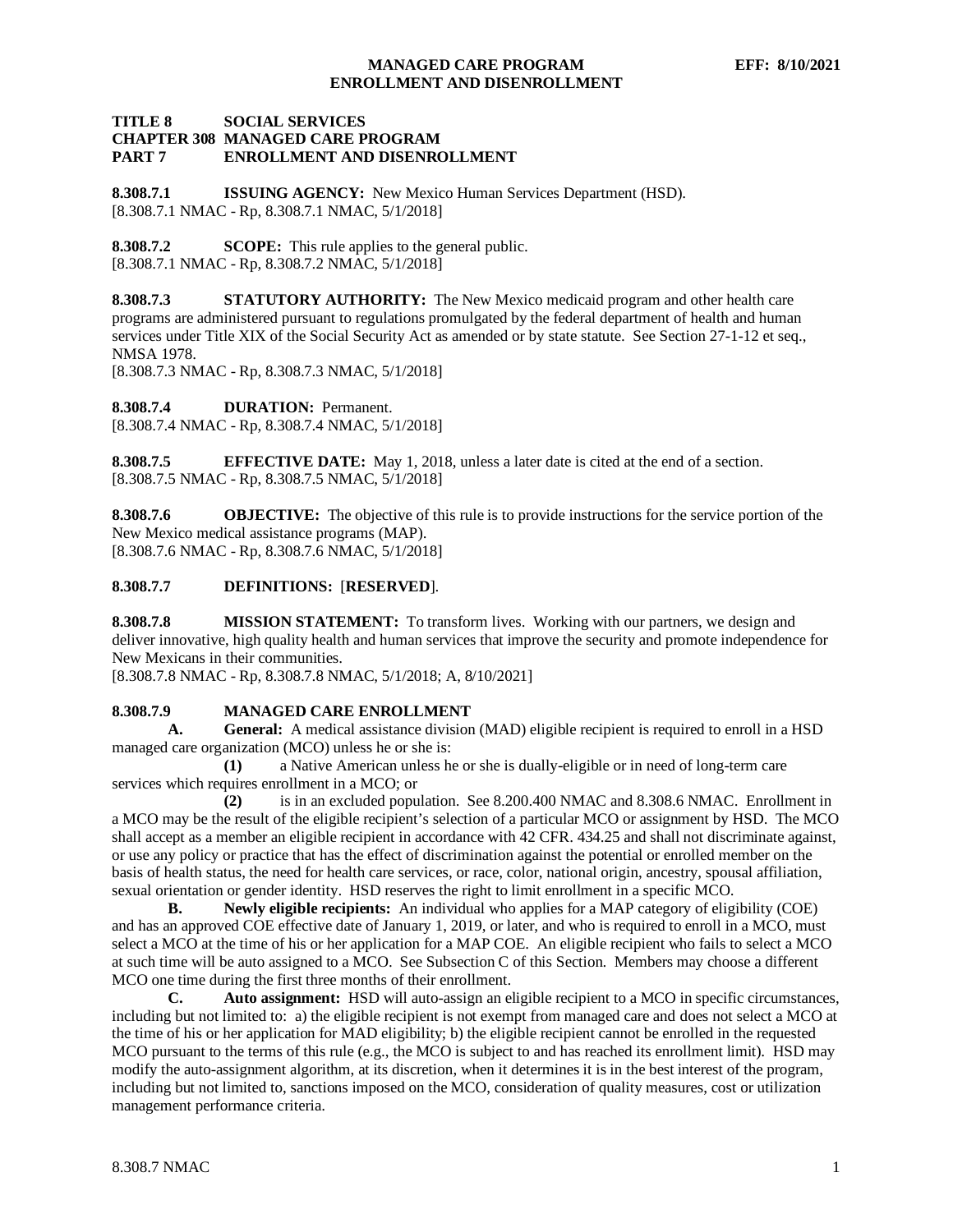**(1)** The HSD auto-assignment process will consider the following:

**(a)** if the eligible recipient was previously enrolled with a MCO and lost his or her eligibility for a period of six months or less, he or she will be re-enrolled with that MCO, provided he or she is eligible for reenrollment in that MCO at the time of auto assignment;

**(b)** if the eligible recipient has a family member enrolled in a specific MCO, he or she will be enrolled with that MCO;

**(c)** if the eligible recipient has family members who are enrolled with different MCOs, he or she will be enrolled with the MCO that the majority of other family members are enrolled with;<br>(d) if the eligible recipient is a newborn, he or she will be assigned to the mot

**(d)** if the eligible recipient is a newborn, he or she will be assigned to the mother's MCO for the month of birth, at a minimum; see Subsection A of 8.308.6.10 NMAC; or

**(e)** if none of the above applies, the eligible recipient will be assigned to an MCO using the default logic that auto assigns an eligible recipient to a MCO.

**D. Effective date for a newly eligible recipient's enrollment in managed care:** In most instances, the effective date of enrollment with a MCO will be the same as the effective date of eligibility approval.

**E.** Retroactive MCO enrollment is limited to up to six months prior to the current month for the following reasons:

- **(1)** retroactive medicare enrollment; or
- **(2)** retroactive changes in eligibility; or

**(3)** retroactive nursing facility coverage; or

**(4)** changes in race code from Native American to non-Native American.

**F. Eligible recipient member lock-in:** A member's enrollment with a MCO is for a 12-month lockin period. During the first three months of his or her initial MCO enrollment, either by the member's choice or by auto-assignment, he or she shall have one option to change MCOs for any reason, except as described below.

**(1)** If the member does not choose a different MCO during his or her first three months of enrollment, the member will remain with this MCO for the full 12-month lock-in period before being able to switch MCOs.

**(2)** If during the member's first three months of enrollment in the initially or annuallyselected or a HSD assigned MCO, and he or she chooses a different MCO, he or she is subject to a new 12-month lock-in period and will remain with the newly selected MCO until the lock-in period ends. After that time, the member may switch to another MCO.

**(3)** At the conclusion of the 12-month lock-in period, the member shall have the option to select a new MCO, if desired. The member shall be notified of the option to switch MCOs two months prior to the expiration date of the member's lock-in period, the deadline by when to choose a new MCO.

**(4)** If an inmate, as defined at 8.200.410.17 NMAC, becomes a newly eligible recipient during incarceration and remains eligible at the time of their release, he or she will be enrolled with the MCO of their choice or auto-assigned to a MCO, unless they are Native American. Their initial 12-month lock-in period will begin on the first of the month of their release from incarceration.

**(5)** If a member misses what would have been his or her annual switch enrollment period due to incarceration, hospitalization or incapacitation, the member will have two months to choose a new MCO.

**G. Eligible recipient MCO open enrollment period:** The open enrollment period is the last two months of an eligible recipient's 12-month lock-in period, and is the time period during which a member can change his or her MCO without having to provide a specific reason to HSD. The open enrollment period may be initiated at HSD's discretion in order to support program needs.

**H. Mass transfers from another MCO:** A MCO shall accept any member transferring from another MCO as authorized by HSD. The transfer of membership may occur at any time during the year.

## **I. Change of enrollment initiated by a member during a MCO lock-in period:**

**(1)** A member may select another MCO during his or her annual renewal of eligibility, or recertification period.

**(2)** A member may request to be switched to another MCO for cause, even during a lock-in period. The member may submit the request to HSD's consolidated customer service center or the medical assistance division. Examples of "cause" include, but are not limited to:

**(a)** the MCO does not, because of moral or religious objections, cover the service the member seeks;

**(b)** the member requires related services (for example a cesarean section and a tubal ligation) to be performed at the same time, not all of the related services are available within the network, and his or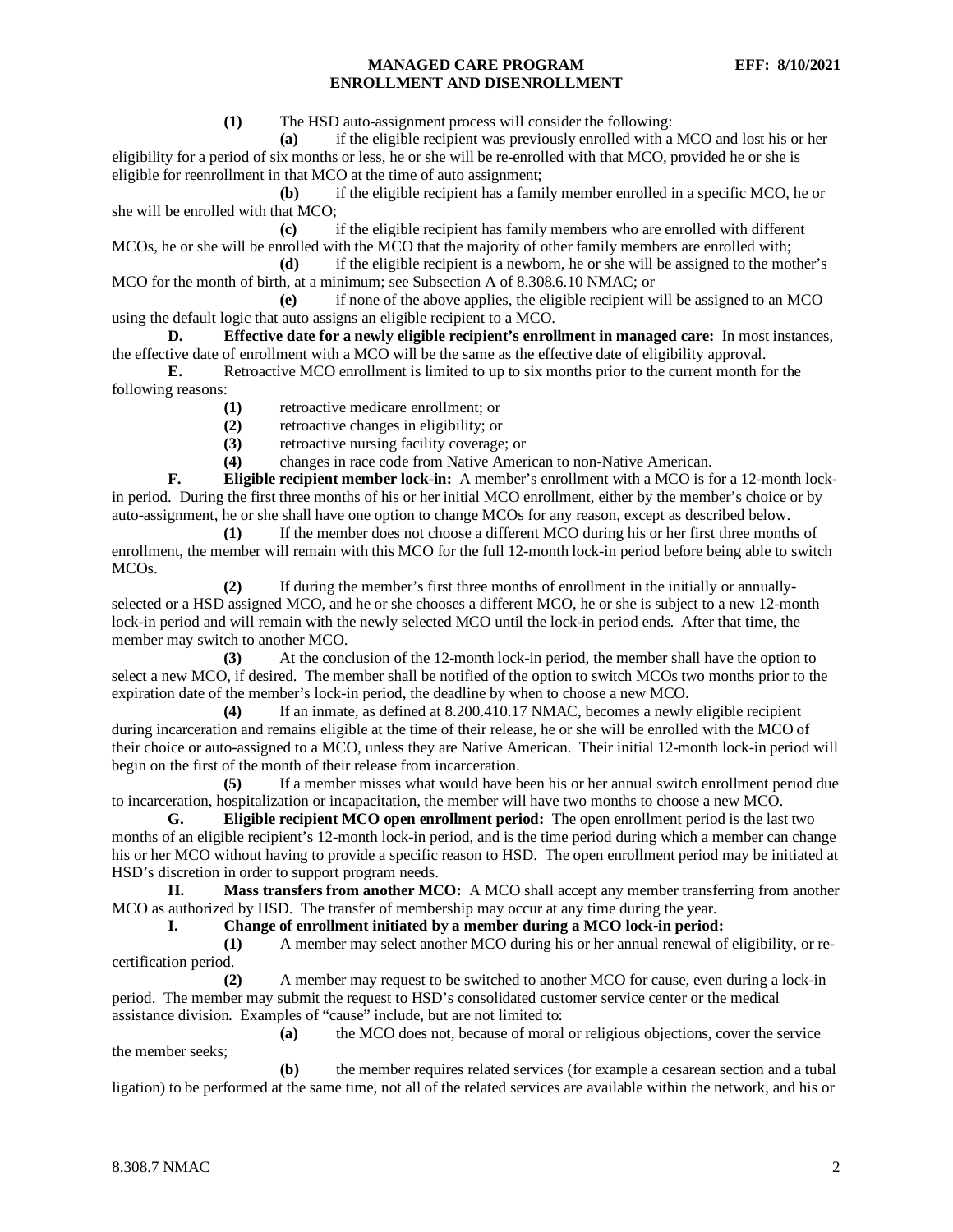her PCP or another provider determines that receiving the services separately would subject the member to unnecessary risk; and

**(c)** poor quality of care, lack of access to covered benefits, or lack of access to providers experienced in dealing with the member's health care needs;

**(d)** continuity of care (for example, a member's physician or specialist is no longer in the MCO's provider network or a member lives in a rural area and the closest physician that accepts their current MCO is too far away);

**(e)** family continuity (for example, a switch that is requested so that all family members are enrolled with the same MCO);

**(f)** administrative error (for example, a member chooses an MCO at initial enrollment or requests to change MCOs during an allowable switch period but the request was not honored).

**(3)** No later than the first calendar day of the second month following the month in which the request is filed by the member, HSD must respond in writing. If HSD does not respond timely, the request of the member is deemed approved. If the member is dissatisfied with HSD's determination, he or she may request a HSD administrative hearing; see 8.352.2 NMAC for detailed description.

**(4)** Native American opt-in and opt-out:

**(a)** Native American members in fee-for-service (FFS) may opt-in to managed care at any time during the year. MCO enrollment begins on the first calendar day of the month following HSD's receipt of the member's MCO opt-in request.

**(b)** Native American members may opt-out of managed care at any time during the year. MCO enrollment ends on the last calendar day of the enrollment month in which HSD receives the opt-out request.

**(c)** Native Americans who opt-in to managed care are not retroactively enrolled into managed care for prior months.

**(d)** A Native American who is approved for a category of eligibility that is required to be enrolled with a MCO must follow Subsection E, F and H of 8.308.7.9 NMAC regarding MCO enrollment. [8.308.7.9 NMAC - Rp, 8.308.7.9 NMAC, 5/1/2018; A, 1/1/2019; A, 8/10/2021]

## <span id="page-3-0"></span>**8.308.7.10 DISENROLLMENT**

**A. Member disenrollment initiated by a MCO:** The MCO shall not, under any circumstances, disenroll a member. The MCO shall not request disenrollment because of a change in the member's health status, because of his or her utilization of medical or behavioral health services, his or her diminished mental capacity, or uncooperative or disruptive behavior resulting from his or her special needs.

**B. Other HSD member disenrollment:** A member may be disenrolled from a MCO or may lose his or her MAD eligibility if:

**(1)** he or she moves out of the state of New Mexico;

**(2)** he or she no longer qualifies for a MAP category of eligibility or has a change to a MAP category of eligibility that is not eligible for managed care enrollment;

**(3)** he or she requests disenrollment for cause, including but not limited to the unavailability of a specific care requirement that none of the contracted MCOs are able to deliver and disenrollment is approved by HSD;

**(4)** a member makes a request for disenrollment which is denied by HSD, but the denial is overturned in the member's HSD administrative hearing final decision; or

**(5)** HSD imposes a sanction on the MCO that warranted disenrollment.

**C.** Effective date of disenrollment: All HSD-approved disenrollment requests are effective on the first calendar day of the month following the month of the request for disenrollment, unless otherwise indicated by HSD. In all instances, the effective date shall be indicated on the termination record sent by HSD to the MCO. [8.308.7.10 NMAC - Rp, 8.308.7.10 NMAC, 5/1/2018; A, 1/1/2019]

<span id="page-3-1"></span>**8.308.7.11 MASS TRANSFER PROCESS:** The mass transfer process is initiated when HSD determines that the transfer of MCO members from one MCO to another is in the best interests of the program.

**A. Triggering a mass transfer:** The mass transfer process may be triggered by two situations:

**(1)** a maintenance change, such as changes in the MCO identification number or the MCO changes its name or other changes that is not relevant to the member and services will continue with that MCO; and